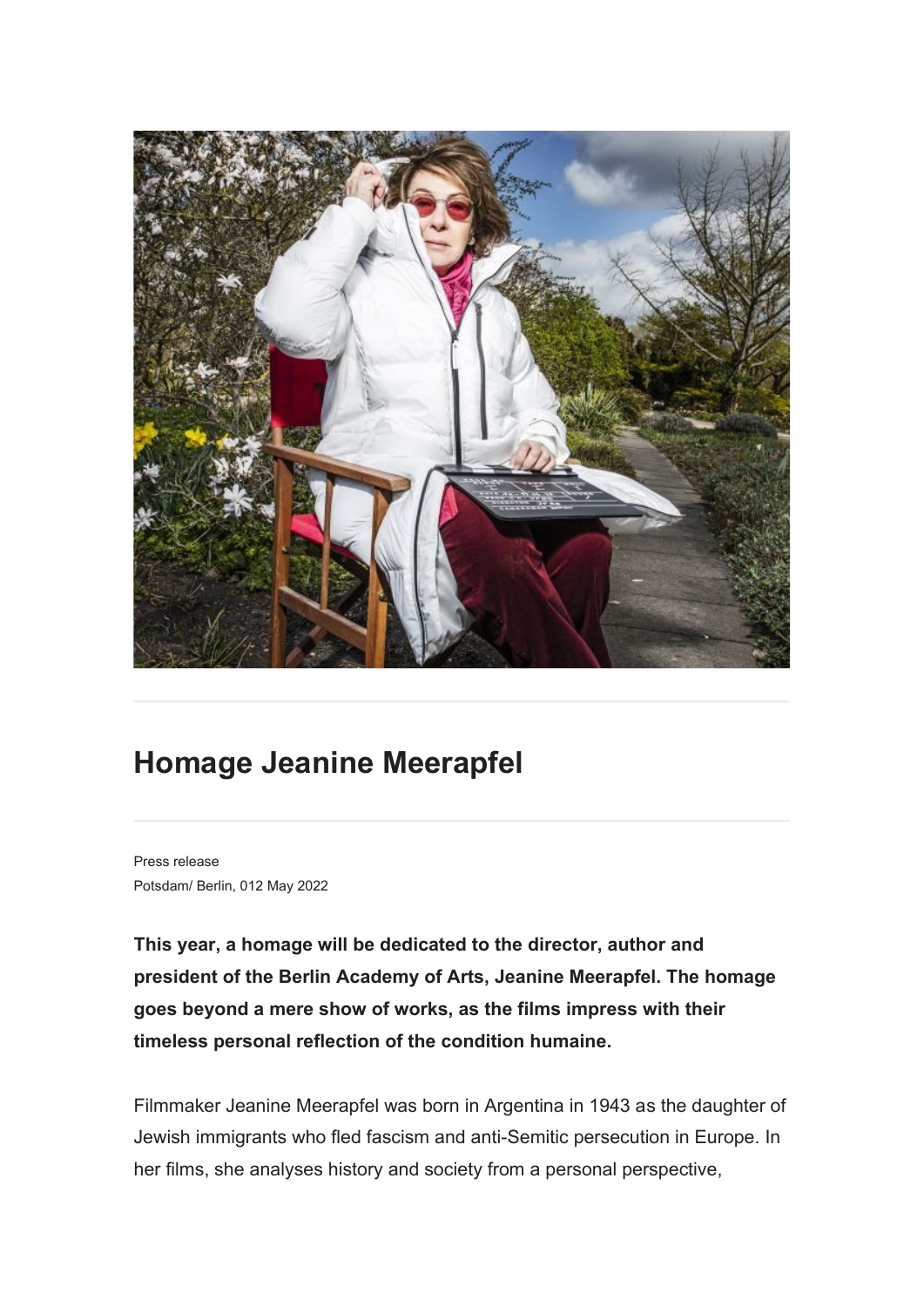combining biography with social reflection, poetry and discourse. After studying journalism in Buenos Aires, she moved to Germany in 1960 and now lives in Berlin. Since 2015, Meerapfel has been president of the Akademie der Künste; in her body of work, she deals with central fractures of history and the social present in a committed and thoughtful way.

*"When you watch my films you can go from one to the next and back to the next. It's like one long film. "In the Land of My Parents", for example, ends with the story of Turks in a bazaar. The next film is called "Melek leaves" and it's about a Turkish woman who leaves the country because of experiences of racism. My films are a continuing exploration of people who have immigrated, people who ask themselves where am I at home? And: what kind of society is this in which I live? (quote Jeanine Meerapfel)*

The programme series shows a selection of films by Jeanine Meerapfel, which are distinguished by the fact that they are still of particular political relevance today and tell as much about their time of origin as they do about our social present.

Seven of her 16 works will be shown on the screen.

In her most recent film A WOMAN (2021), she deals with the biography of her mother. In an intimate way, she remembers a woman for whom the feeling of homelessness was a permanent condition. At the same time, it is the story of the exile experiences of an entire generation in the 20th century.

In MALOU (1981), Meerapfel tells two different yet similar love stories: the fate of her mother, who was forced into exile in Argentina with her husband, a Jewish merchant, with the scenes of a modern marriage in which a young woman struggles for independence.

IN THE LANOF MY PARENTS (1981) she explores the question of what it means for Jews to live in Germany today.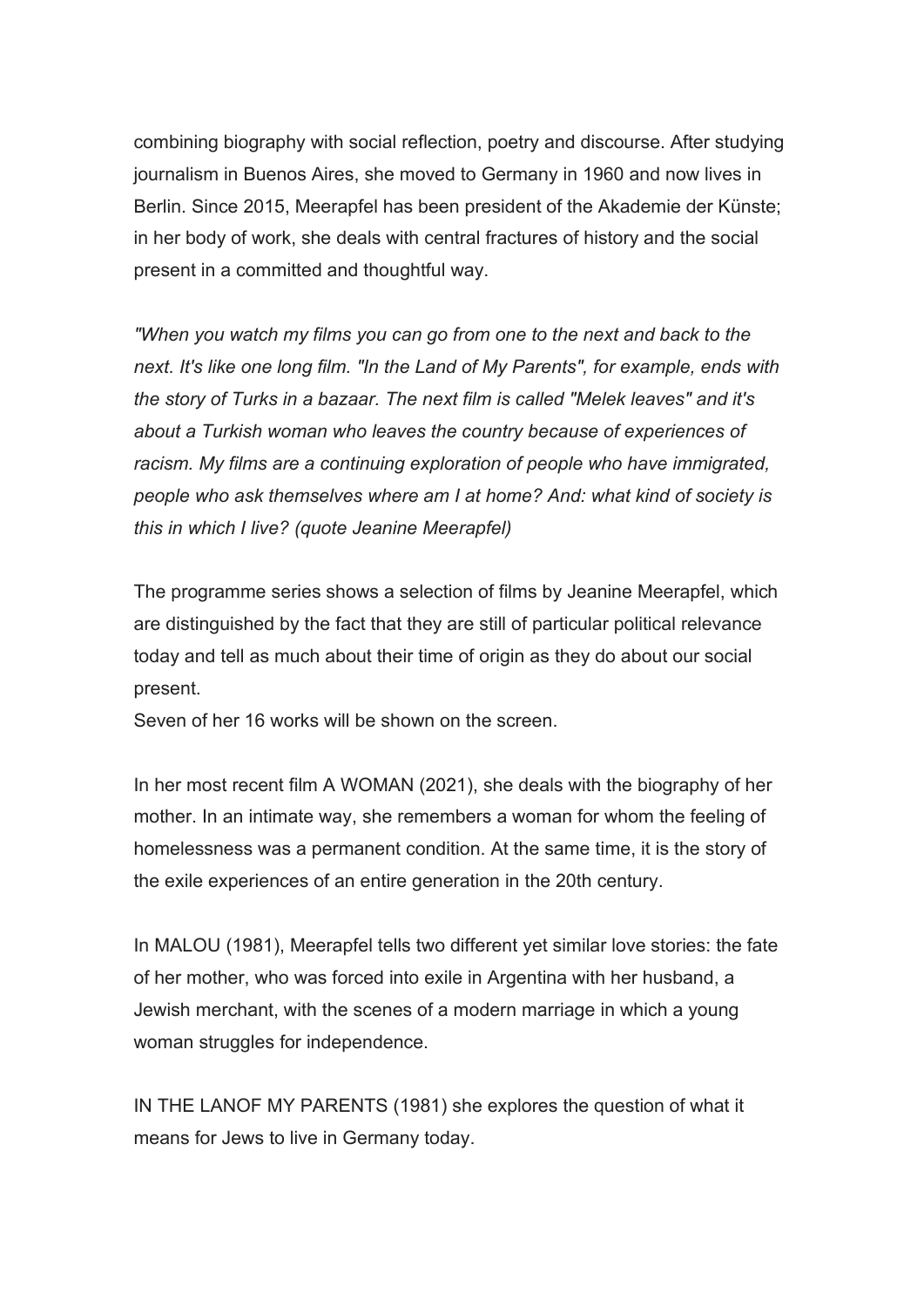MELEK LEAVES (1985) follows Melek, a 38-year-old Turkish woman who left West Berlin after 14 years to return to the country of her birth - disappointed by a society that is deeply marked by racism and has denied her participation.

LA AMIGA (1988) is the story of a close and contradictory friendship between two women against the backdrop of the military dictatorship in Argentina. AMIGOMIO (1993) depicts the relationship between eight-year-old Amigomío and his father Carlos, who leave their Argentine homeland for political reasons and experience their time in exile in different ways.

ANNA`S SUMMER (2001): After the death of her husband, Anna, who lives in Berlin, goes to the Greek island of Symi, to the house of her deceased grandparents. There she plans to sell the house, but is increasingly confronted with memories of her own family history.

AMIGOMIO (1995) is set in Argentina in the 1970s: Carlos, an unemployed academic, and his wife Negra have recently separated. When Negra is abducted at the time of the Argentine military dictatorship, Carlos flees to Ecuador with his eight-year-old son Amigomío. For the two, it is the beginning of an adventurous journey in the midst of political unrest.

**The film A WOMAN opens the Jewish Film Festival Berlin | Brandenburg on 14 June at 7 pm at the Hans Otto Theater. Jeanine Meerapfel celebrates her 79th birthday on this day.**

In her films, Jeanine Meerapfel reflects on various themes that have unfortunately - lost none of their relevance to this day. The racism Melek encounters in MELEK LEAVES, the anti-Semitic resentment and the refusal to deal with the past that come to light in THE COUNTRY OF MY PARENTS, the human dichotomy of exile in AMIGOMIO - social background for the biographical upheavals and personal fractures Meerapfel's protagonists have to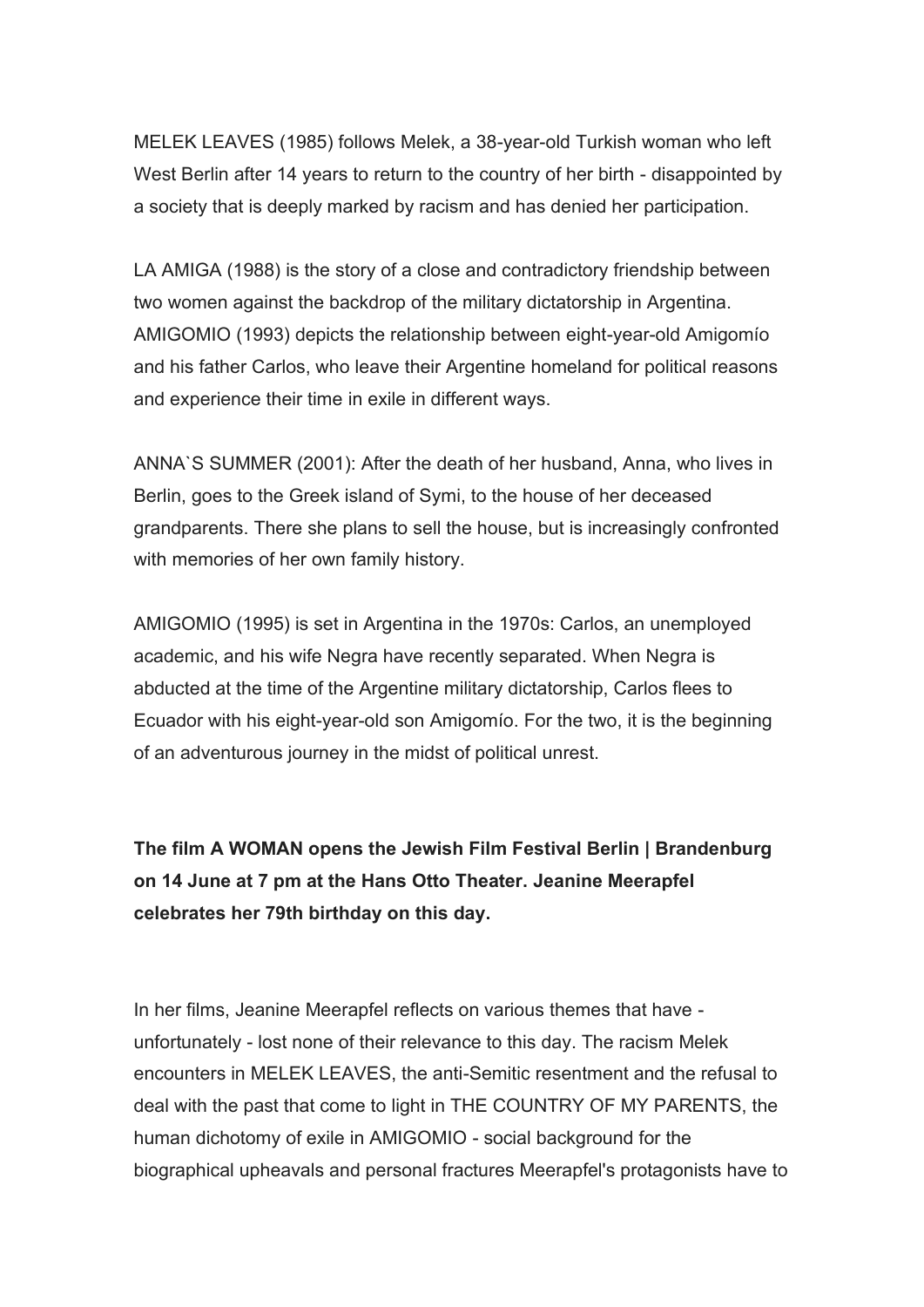cope with. Films that show how it feels to be part of history without being accepted as such. Committed cinema, but without pathos, biased but not doctrinaire, clever and highly emotional.

The series goes beyond a mere retrospective of their work and combines two of their films with a thematically appropriate, current film by a young filmmaker. The double features combine IN THE COUNTRY OF MY PARENTS with DISPLACED (Sharon Ryba-Kahn, DE 2020, 90 min) and MELEK LEAVES with ON THE OUTSKITS (Aysun Bademsoy, DE 2006, 83 min).

The Double Feature with subsequent panel discussion, to which both filmmakers are invited to talk about both films, their themes, backgrounds and reception, will take place here:

Filmmuseum Potsdam Double Feature

Thursday 16 June 17:00 In the Land of My Parents 19:00 Displaced 20:30 - Film discussion

## Passage Kino (Berlin) Double Feature

Friday 17 June 15:00 - Displaced 17:00 - In the Land of My Parents 18:30 - Film discussion

On Friday 18 June, Jeanine Meerapfel will be at the Jewish Theatre Ship in Spandau for a screening of her film MALOU at 17:00 and EINE FRAU at 19:00. From 20.30 there will be an extensive discussion on EINE FRAU .

MS Goldberg Double Feature Sunday 19 June 17:00 MELEK LEAVES